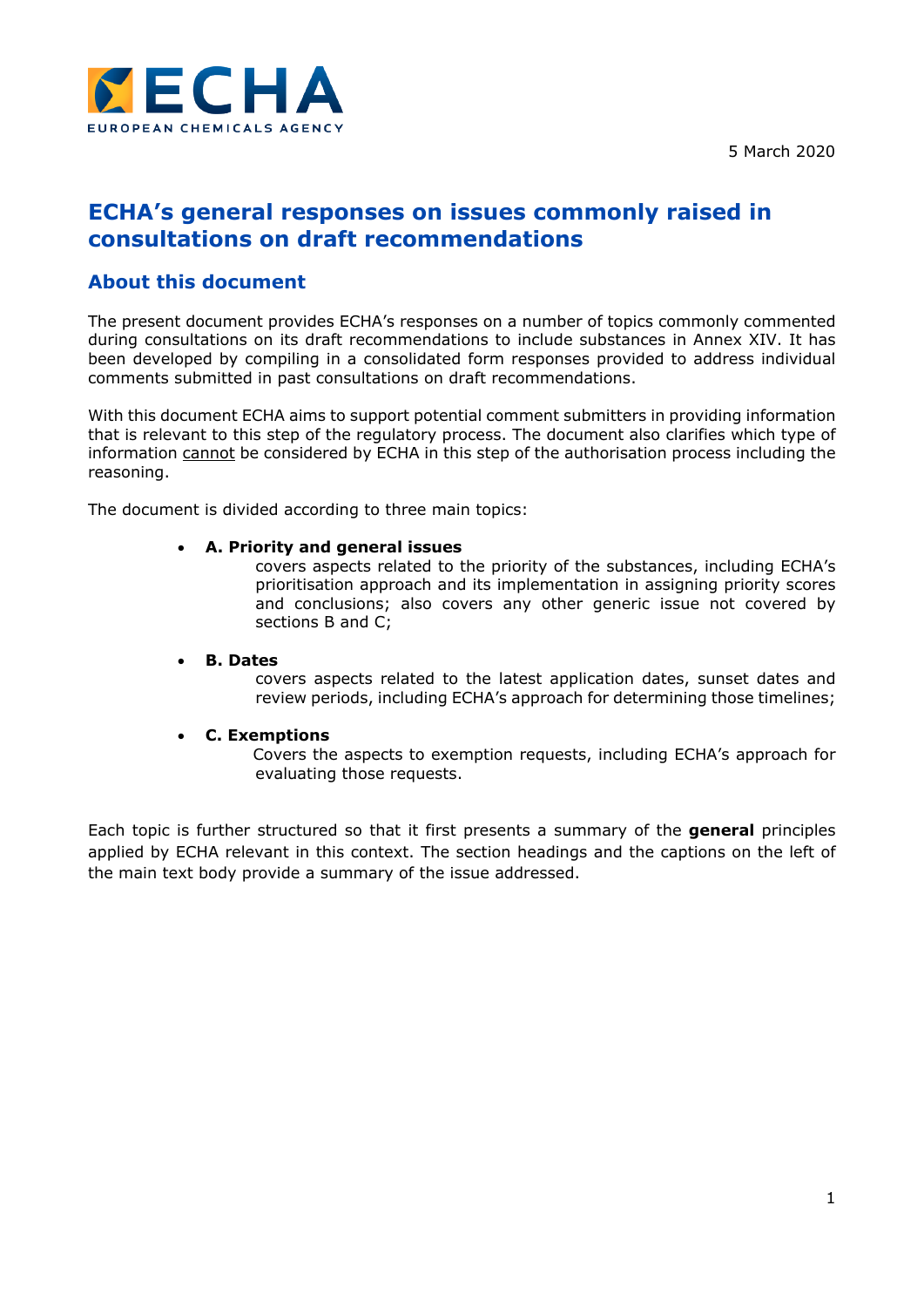# **A. Priority and general issues**

# **A.1. Process information**

### **A.1.1. General, recommendation process**

| 1.ECHA's<br>obligation to<br>recommend/priorit<br>ise substances on<br>the Candidate List | As part of the authorisation process set out in Title VII of the REACH<br>Regulation, ECHA has the obligation to recommend substances included in<br>the Candidate List for inclusion in Annex XIV to the European Commission<br>(Article 58 of REACH).                                                                                                                                                                                                                                                                                                                                                                              |
|-------------------------------------------------------------------------------------------|--------------------------------------------------------------------------------------------------------------------------------------------------------------------------------------------------------------------------------------------------------------------------------------------------------------------------------------------------------------------------------------------------------------------------------------------------------------------------------------------------------------------------------------------------------------------------------------------------------------------------------------|
|                                                                                           | The prioritisation is the task of comparing those substances included in the<br>Candidate List to determine which ones should be included first in Annex<br>XIV. Substances not prioritised in one recommendation remain on the<br>Candidate List and will be reassessed for priority in later recommendations<br>together with the newly included substances in the Candidate List.                                                                                                                                                                                                                                                 |
|                                                                                           | According to Article 58(3) and Recital (77), the number of substances<br>included in each recommendation needs to reflect the capacity of ECHA and<br>the Commission to handle applications in the time provided for as well as<br>the workability and practicality for applicants preparing their applications for<br>authorisation. The workability of the authorisation process necessitates a<br>gradual inclusion of substances in Annex XIV.                                                                                                                                                                                   |
| 2. Legal basis for<br>prioritisation                                                      | According to Article 58(3), priority for inclusion into Annex XIV shall<br>normally be given to substances with<br>(a) PBT or vPvB properties, or<br>(b) wide dispersive use, or<br>(c) high volumes.                                                                                                                                                                                                                                                                                                                                                                                                                                |
|                                                                                           | Article 58(3) requires taking the mentioned three criteria 'normally' into<br>account, but there is no provision how this should be done in practice.<br>Moreover, the consideration of further aspects and criteria for priority<br>setting is not excluded. Hence, Article 58(3) leaves discretion regarding the<br>design of an approach used for prioritising Candidate List substances for<br>inclusion in Annex XIV.                                                                                                                                                                                                           |
|                                                                                           | Information on the approach applied is provided below.                                                                                                                                                                                                                                                                                                                                                                                                                                                                                                                                                                               |
| 3. Prioritisation<br>approach applied                                                     | The prioritisation approach applied by ECHA was discussed with, and has<br>been agreed by, the Member State Committee (MSC). Please refer to:<br>https://echa.europa.eu/documents/10162/17232/recom gen approach s<br>vhc prior 2020 en.pdf                                                                                                                                                                                                                                                                                                                                                                                          |
|                                                                                           | It is noted that all priority setting approaches are conventions on how to<br>systematically use the information chosen to be the basis for assessing the<br>prioritisation criteria including how to weight and combine the criteria in<br>qualitative and/or quantitative terms. To draw overall conclusions there is a<br>need to integrate complex pieces of all relevant information. Therefore the<br>assignment of weighting factors and scores remains to be done by expert<br>judgement and by agreement amongst the users of the approach. In the<br>case of the applied prioritisation approach this was done in the MSC. |
|                                                                                           | The prioritisation is a comparative exercise supporting the conclusion on                                                                                                                                                                                                                                                                                                                                                                                                                                                                                                                                                            |

The prioritisation is a comparative exercise supporting the conclusion on which substances to recommend first, i.e. the priority scores need to be considered in relation to each other and should not be seen in isolation.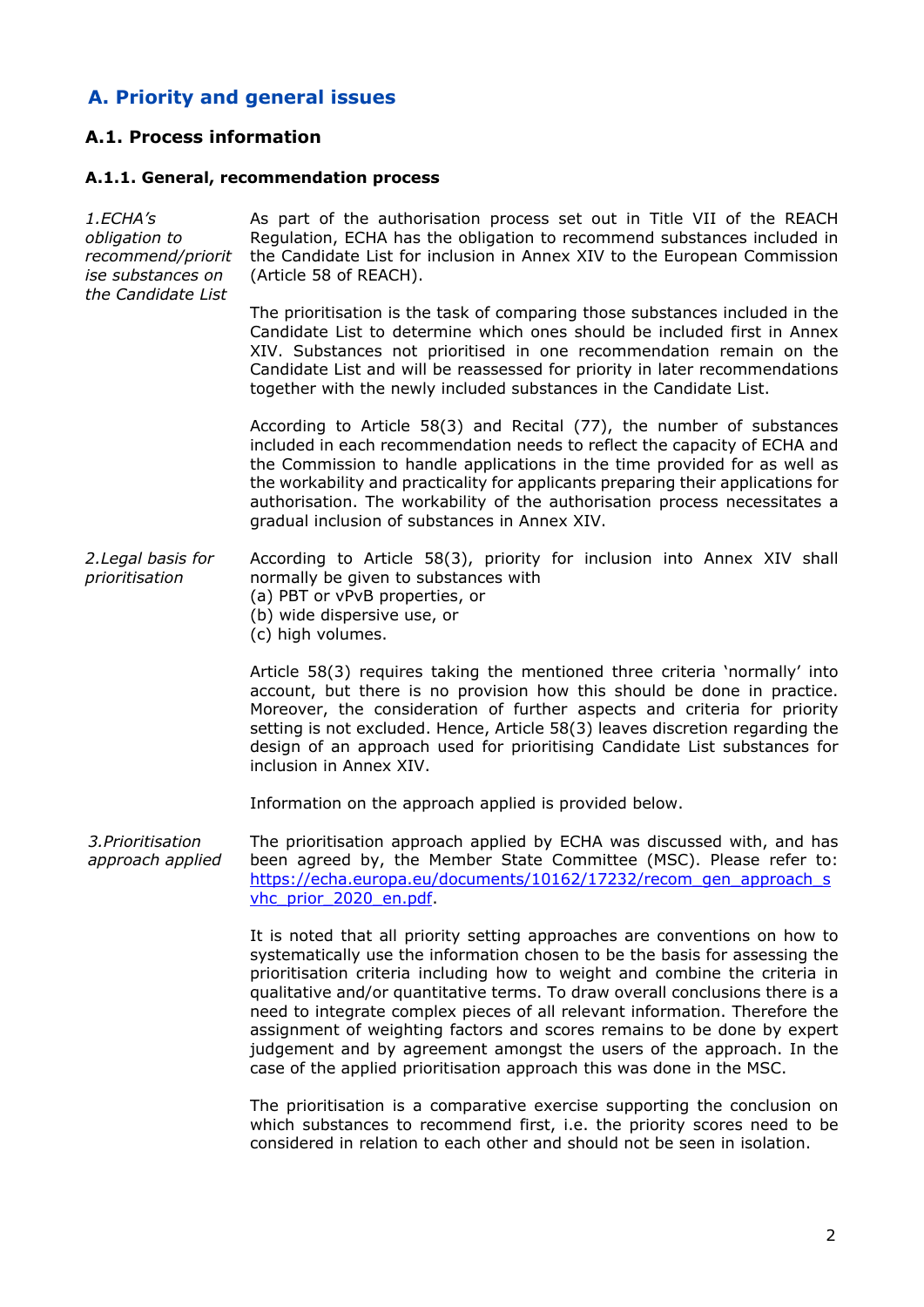The results of the priority assessment of all Candidate List substances using the prioritisation approach can be found at ECHA's website<sup>1</sup>. Further information on how the approach is applied in practice, especially on how the wide-dispersive use criterion is assessed, is provided in the "General approach for prioritisation of SVHCs: practical implementation examples"<sup>2</sup>.

*4.Information taken into consideration for the draft recommendation* For the purpose of its draft priority setting ECHA considers all relevant information available to it. The registration dossiers (including the CSRs) are the main source of information. It is the registrants' obligation to ensure that the information in the dossiers is clear, consistent and up-to-date. Further information e.g. from Annex XV SVHC dossiers and from SVHC consultation is considered, where appropriate (see Section 4 of the prioritisation approach (linked in A.1.3)). Downstream user reports, PPORD and SiA notifications are used in addition when relevant.

*5.New information and next steps towards the final recommendation* Relevant new information provided during the consultation on the draft recommendation and in the registration dossiers (checked after closure of the consultation), including any request for exemption, is taken into account (i) by the MSC when preparing its opinion on the draft recommendation and (ii) by ECHA when finalising its recommendation. ECHA also takes into account the MSC opinion when finalising its recommendation. The recommendation, together with MSC opinion, all comments received, and the responses to the comments, are submitted to the European Commission who makes the final decision on which substances to include in Annex XIV and on the details for the respective entries. All non-confidential information is also made available on ECHA's website.

> New information provided during the consultation on ECHA's recommendation is also used when finalising the substance specific background documents, if relevant, and according to its confidentiality status.

### **A.1.2. Prioritisation: Volume**

*1.Volume in the scope of authorisation* The volume taken into consideration for priority setting is the volume for all uses in the scope of authorisation. That volume is derived based on data from the registration dossiers as provided in Section 3.2 and 3.5 of the IUCLID dossiers and/or in the CSRs, along with information presented in the Annex XV SVHC reports or information submitted during consultation on SVHC identification of the substances. Where available, information on uses falling under the generic exemptions from authorisation<sup>3</sup> and on their related tonnage is assessed to estimate the volume relevant for the priority setting.

> It is stressed, however, that the assessment of whether a use is in the scope of authorisation is done only for prioritisation purposes and it does not conclude or define the status of a use under the REACH Regulation (which is the responsibility of individual companies and subject to enforcement). In general, a realistic worst case approach is taken in cases where a clear conclusion on the intermediate status of the use or whether other exemptions apply is not possible on the basis of available data. The definition of intermediates as set out in Article 3(15) of the REACH

<sup>1</sup> <https://echa.europa.eu/recommendation-for-inclusion-in-the-authorisation-list> 2

[https://echa.europa.eu/documents/10162/17232/recom\\_gen\\_approach\\_svhc\\_prior\\_impl\\_examples\\_2020](https://echa.europa.eu/documents/10162/17232/recom_gen_approach_svhc_prior_impl_examples_2020_en.pdf) [\\_en.pdf](https://echa.europa.eu/documents/10162/17232/recom_gen_approach_svhc_prior_impl_examples_2020_en.pdf)

 $3$  A list of uses exempted from the authorisation requirement available at:

[https://echa.europa.eu/documents/10162/17232/generic\\_exempt\\_auth\\_2020\\_en.pdf](https://echa.europa.eu/documents/10162/17232/generic_exempt_auth_2020_en.pdf)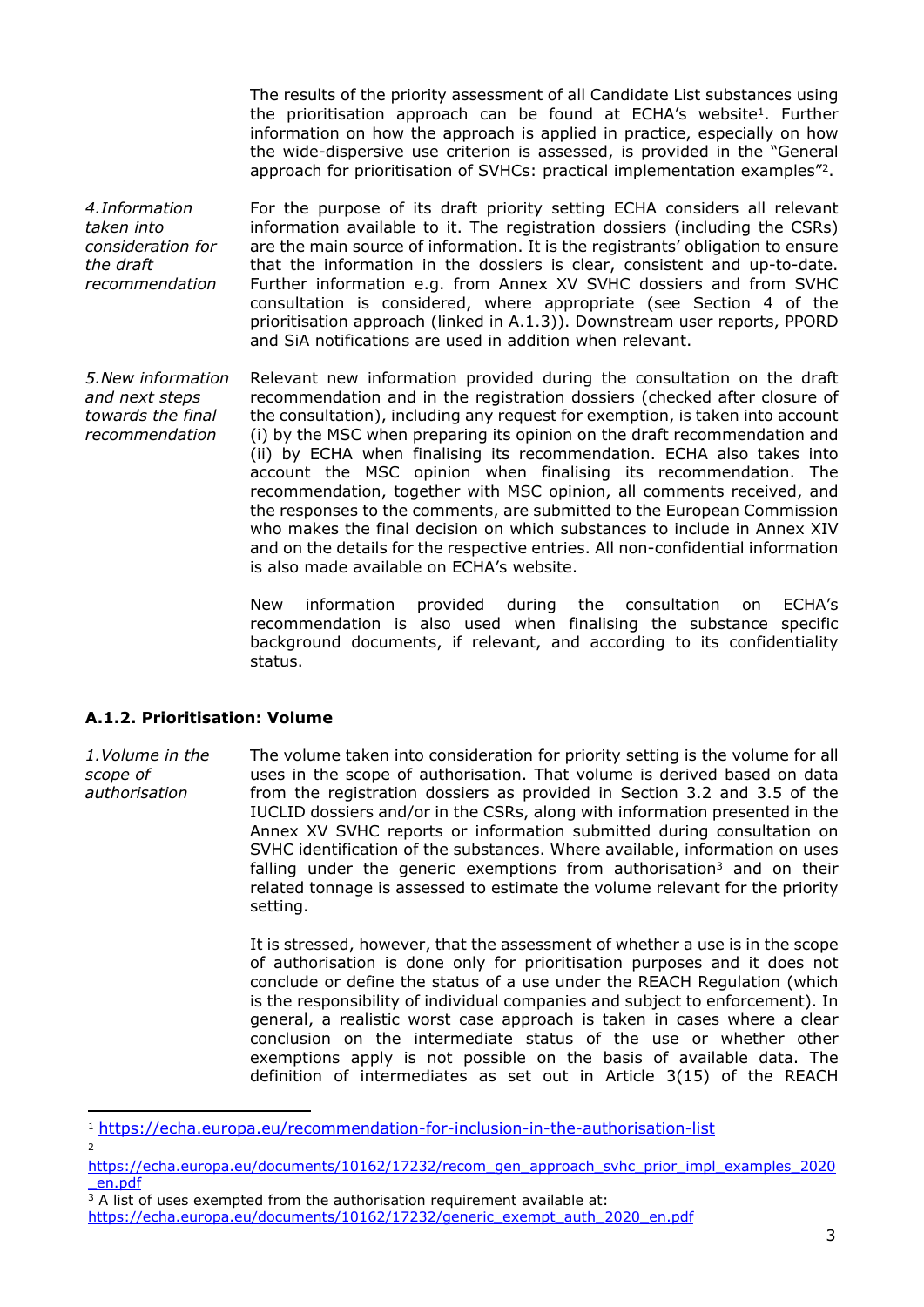Regulation, further elaborated and described in Appendix 4 of the 'Guidance on intermediates'<sup>4</sup> has been interpreted by the European Court of Justice in Case C650/15 P (acrylamide judgment of 25 October 2017<sup>5</sup>). These documents are used to assess on the basis of available use descriptions (in the registrations incl. CSRs, the Annex XV SVHC reports and information received in SVHC consultation) whether the identified uses are considered intermediate uses.

### **A.1.3. Prioritisation: Wide-dispersiveness of uses**

*1.Scope of the assessment of wide-*The wide-dispersiveness is assessed for the substance taking into account all uses within the scope of authorisation i.e. not only whether one use could be regarded as wide-dispersive or not wide-dispersive.

*dispersiveness of uses* The assessment of wide dispersiveness of uses (WDU) comprises a general evaluation of the substance's use pattern, relying on basic indicators specified in the general prioritisation approach document (see A.1.3) – a methodology which ECHA has strived to apply in a consistent way for all substances assessed, driven by the comparative nature of the prioritisation process. It does not comprise an assessment of information such as detailed operational conditions, recommended/implemented RMM, exposure/risk assessment reported in CSR, or site-specific measurement data. Such assessment is beyond the scope of this step of the authorisation process.

> More information can be found in Section 5.3 of the general prioritisation approach document<sup>6</sup> and in "General approach for prioritisation of SVHCs: practical implementation examples"<sup>7</sup>. Some of the main points are summarised below.

*2.Assignment of WDU score based on use types and their associated volumes*

7

In the prioritisation approach the wide-dispersiveness of uses is assessed based primarily on the types of actors which are relevant for the use of a substance. The underlying assumption is that, in general, when moving from consumer uses to professional uses to industrial uses, the expected control of releases increases (i.e. "dispersiveness" decreases) and the expected wide-spreadness (i.e. number/distribution of sites) decreases; thus the wide dispersiveness of uses decreases.

The full scores of higher WDU categories (professional and consumer uses) are assigned as long as the respective uses represented absolute volumes  $\geq$  10 t/y<sup>8</sup>. This is as consumer and professional uses can be regarded as having wide-dispersive pattern, regardless of how high the amount used at industrial sites is. In other words, the allocation of scores is based on the actual tonnage in different types of uses and not the share of the tonnage in different uses.

If there was reliable information indicating that the volume used by professionals or consumers was  $< 10$  t/y, the WDU score is refined in a way that only half way up to the highest score category (professional or consumer) is assigned.

<sup>4</sup> [https://echa.europa.eu/documents/10162/2324906/intermediates\\_en.pdf](https://echa.europa.eu/documents/10162/2324906/intermediates_en.pdf)

<sup>5</sup>[http://curia.europa.eu/juris/document/document.jsf?text=&docid=195945&pageIndex=0&doclang=EN&](http://curia.europa.eu/juris/document/document.jsf?text=&docid=195945&pageIndex=0&doclang=EN&mode=lst&dir=&occ=first&part=1&cid=793596) [mode=lst&dir=&occ=first&part=1&cid=793596](http://curia.europa.eu/juris/document/document.jsf?text=&docid=195945&pageIndex=0&doclang=EN&mode=lst&dir=&occ=first&part=1&cid=793596)

<sup>6</sup> [https://echa.europa.eu/documents/10162/17232/recom\\_gen\\_approach\\_svhc\\_prior\\_2020\\_en.pdf](https://echa.europa.eu/documents/10162/17232/recom_gen_approach_svhc_prior_2020_en.pdf)

[https://echa.europa.eu/documents/10162/17232/recom\\_gen\\_approach\\_svhc\\_prior\\_impl\\_examples\\_2020](https://echa.europa.eu/documents/10162/17232/recom_gen_approach_svhc_prior_impl_examples_2020_en.pdf) [\\_en.pdf](https://echa.europa.eu/documents/10162/17232/recom_gen_approach_svhc_prior_impl_examples_2020_en.pdf)

<sup>8</sup> or unknown volumes, or ≥ 1t/y if the total volume in the scope of authorisation was < 10t/y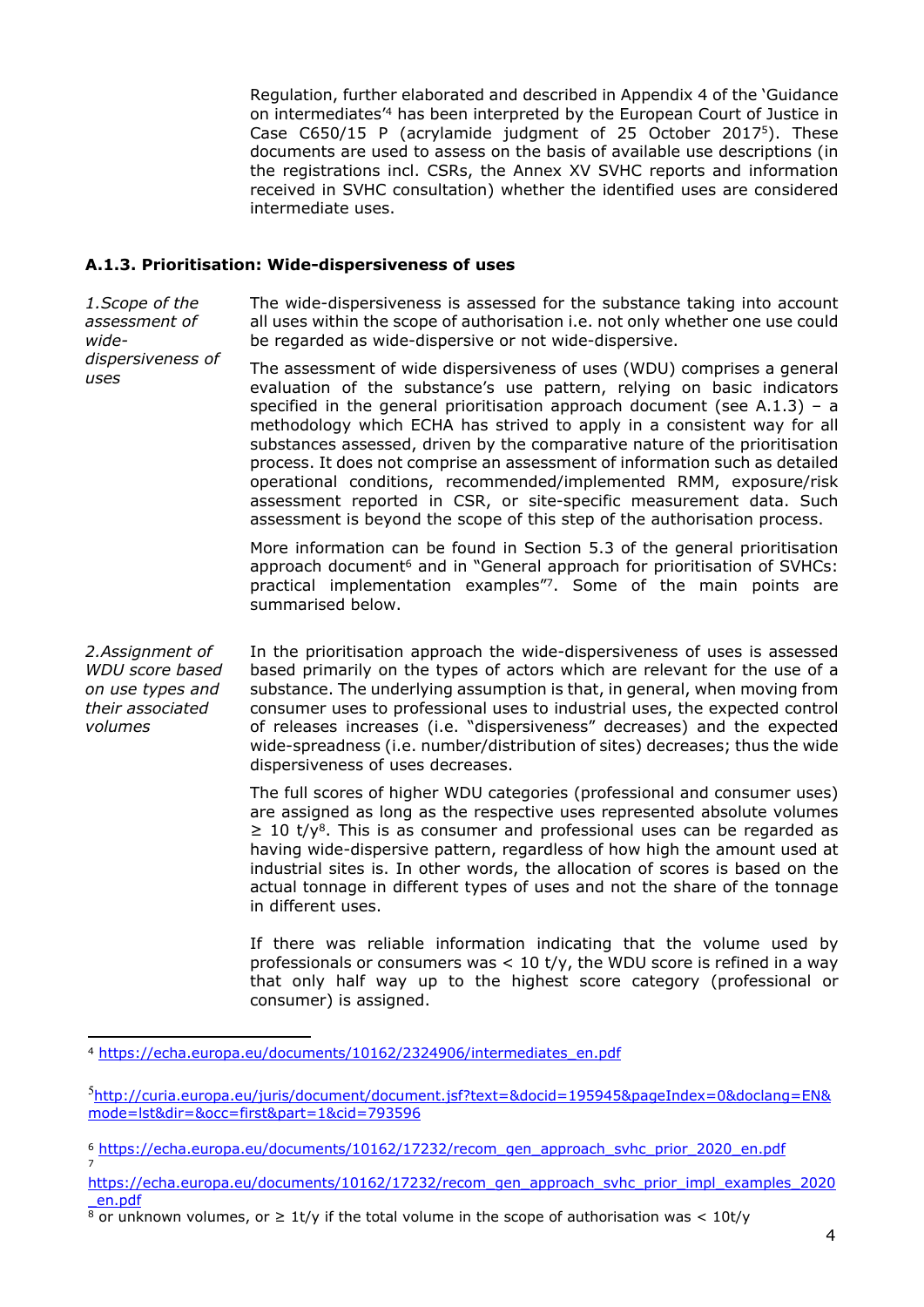Furthermore, consumer uses for substances classified as Carc./Muta./Repr. 1A/B are not considered in the prioritisation score regardless of whether identified in registrations or not (as those are restricted $9$  or, if in mixtures below the classification concentration limit, not in the scope of authorisation). For professional and industrial uses only the tonnage above the relevant concentration limit is considered in those cases where this information is available in the registration dossiers or in other sufficiently reliable sources.

*3.Refinement of WDU score based on article servicelife* Although uses of articles containing a substance in the Authorisation List will not require authorisation, article service-life is still relevant in priority considerations. This is because in the authorisation-application phase the risks and benefits related to any article service-life subsequent to uses applied for need to be considered, too. The use of articles is usually widespread, with the exception of articles only intended for specific uses in industrial sites. The prioritisation approach explains how article service-life is taken into account in the assessment of priority.

> Where registration data or other relevant information demonstrate that the substance ends up in articles, the initial WDU score (based on the use type) is refined upwards unless there is sufficiently reliable information that releases are unlikely during article service-life and waste phases.

> It is stressed that no thorough assessment of exposure is done in this recommendation step of the authorisation process (see A.1.5.3). This applies also for the article service-life and waste phases of articles.

### **A.1.4. Prioritisation: Further relevant considerations beyond Art.58(3) criteria**

*1.Relevant further considerations* The final conclusion on priority is drawn based on the assessment of the Article 58(3) criteria and consideration of additional aspects relevant for the recommendation. These additional aspects could be e.g. the grouping of substances to take together Candidate List substances which could potentially replace prioritised or previously recommended substances in some of their uses.

> Other on-going regulatory risk management activities can also be considered when deciding on which substances to include in a specific recommendation. This is to avoid undesired interference between different regulatory actions.

> There could be further considerations relevant for the prioritisation. It should also be noted that ECHA always aims to consider such additional aspects in a holistic way for the case at hand.

### **A.1.5. Aspects not considered in ECHA's prioritisation**

*1.Potential other regulatory actions* In the process of recommending a Candidate List substance for inclusion in Annex XIV ECHA is not in the position to assess the pertinence of alternative regulatory risk management options to authorisation for the substance or some of its particular uses.

> Any suggestion to address the concern raised by the substance via e.g. restriction of certain uses, or better enforcement of existing legislation for protection of workers are beyond the remit of ECHA in the recommendation

<sup>9</sup> Entries 28 to 30 of Annex XVII to REACH, unless the use is specifically derogated from this restriction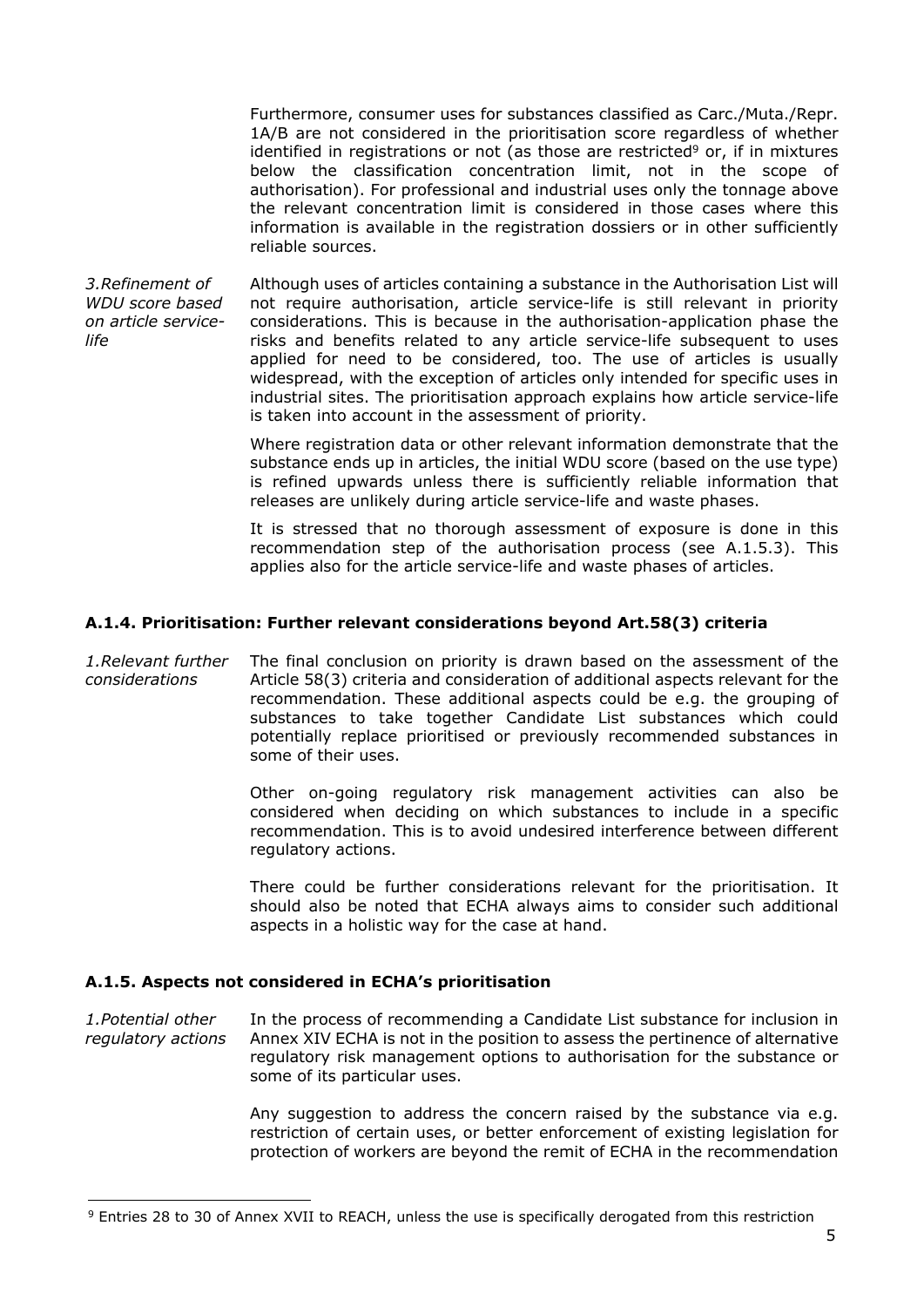process. The same applies for views that there is no need to initiate any further regulatory risk management action at this time.

Considerations on the most appropriate risk management options are usually discussed among authorities prior to proposing substances for inclusion in the Candidate List $10$ .

*2. Authorisation is disproportionate and/or means a ban* The authorisation process aims at enhancing substitution when technically and economically viable alternatives are available. Until this is achieved the aim is to ensure proper control of risks.

> Substances included on the Candidate List have been identified as substances of very high concern based on their hazardous properties. There is a societal interest to protect humans and/or the environment from risks potentially arising from the uses of these substances. At the same time, aspects such as the availability and suitability of alternatives, socioeconomic, human health or environmental benefits of continuing a particular use or the (adverse) impacts of ceasing it<sup>11</sup>, as well as information on the actual level of risk associated to a use of such substances are important. The authorisation process as a whole (inclusion in the Candidate List, inclusion in Annex XIV and application and granting the authorisations) takes into account and aims to balance these interests and aspects.

> Authorisation does not ban the use of the substance. The use of substances included in Annex XIV can continue after their sunset date, provided a usespecific and applicant-specific authorisation is applied for and granted. It should be shown in the authorisation applications (and supported in the authorisation granting process) that either the risks arising from the use(s) applied for are adequately controlled or that there are no alternatives available and the socio-economic benefits outweigh the risks arising from the uses. Concomitantly, the obligation to apply for authorisation is a strong incentive (and duty) to search for and develop suitable alternatives.

*3.Use specific considerations*  The authorisation process foresees that the level of control of risks, the availability of and the time needed to transfer to suitable alternatives (e.g. due to need for established validation, safety requirements and/or performance standards) and socio-economic considerations such as the magnitude of benefits from continuing a certain use of an SVHC (i.e. adverse impacts of ceasing a use) are not considered in the recommendation phase but are addressed at the application phase of the authorisation process. That is because it is this phase where the respective assessment can be done in an effective manner: based on structured input of information by the applicant, the foreseen dedicated consultation for scrutinising the information on alternatives and the involvement of Committees having the respective expertise and mandate. Information on these aspects will be taken into account by the Committees for Risk Assessment and Socio-Economic Analysis (RAC and SEAC) when forming their opinions and by the Commission when taking the final decision. It may impact the decision on granting the applied for authorisation and the conditions applicable to the authorisation, such as e.g. the length of the time limited review period of the authorisation.

*4.Control of risks* ECHA considers that an assessment of the level of control or the level of exposure is not appropriate during the recommendation phase since it would

<sup>&</sup>lt;sup>10</sup> The Public Activities Coordination Tool (PACT) lists the substances for which a Risk Management Option Analysis (RMOA) is either under development or has been completed since the implementation of the SVHC Roadmap commenced in February 2013. Available at: <https://echa.europa.eu/pact>

<sup>&</sup>lt;sup>11</sup> These are impacts associated with the "non-use scenario" (e.g. the use of unsuitable alternatives), such as any acute/chronic effects, climate change impacts, cost of new equipment or production process, social security, employment etc.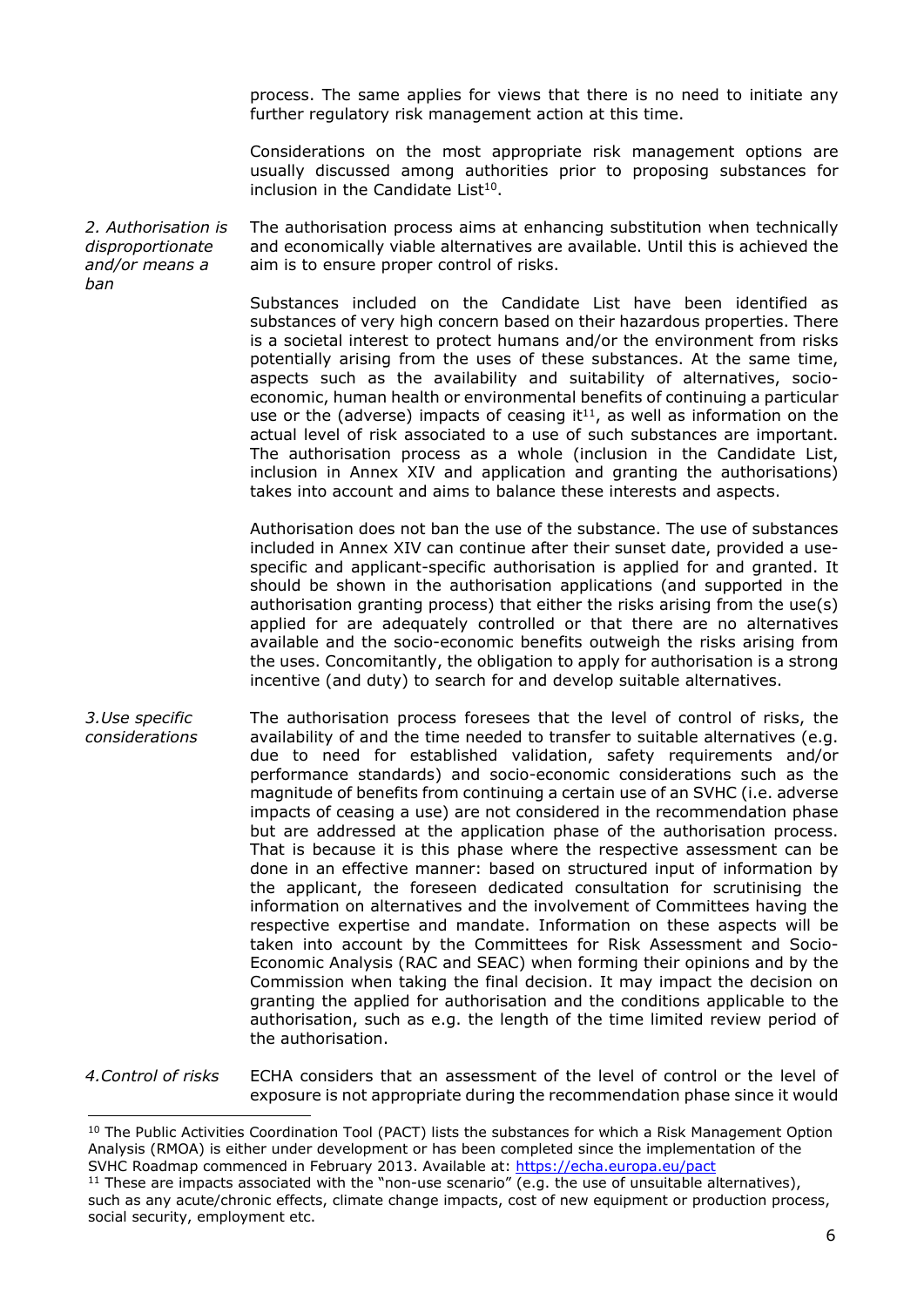shift the burden of proof back to authorities. Should a substance be included in the Authorisation List, such an assessment of exposure will be carried out by applicants for the uses they apply for as part of their authorisation application. The Risk Assessment Committee (RAC) will assess the appropriateness and effectiveness of the risk management measures as described in the application. There is also a possibility to specify in the authorisation decision further conditions, including monitoring requirements. This provides an additional level of scrutiny of the appropriateness of the control measures compared to the registration and downstream user obligations.

*5.Availability of suitable alternatives* While for some uses in the short term there may not to be suitable alternatives, the authorisation title of REACH gives a long term incentive to find and deploy them when these alternatives are technically and economically feasible while enabling continued use where that is justified. Information on (lack of) availability of alternatives as well as on relevant research and development efforts is taken into account in the application and authorisation decision making phase.

*6.Socio-economic benefits of continued use* Information about societal and economic benefits associated with a use is important in the application and authorisation decision making phase. In case risks are not demonstrated to be adequately controlled by an applicant or the authorisation can only be granted via the socio-economic route, the Socio-economic Analysis Committee (SEAC) compares the impacts to human health and/or the environment arising from the use of the substance with the benefits of the continued use. This is done when developing an opinion whether to grant an authorisation.

*7.Potential competitive disadvantage* Although subjecting the substance to authorisation may have an impact on individual companies in their capacity as manufacturers, importers, suppliers and/or users of the substance, these companies are generally not disadvantaged by this measure as it has the same impact on all other suppliers/users of the substance in the EU market, e.g. no matter whether a supplier is located outside or inside the EU. To the extent the substance may be present in imported articles, ECHA shall investigate after the sunset date if this poses a risk which is not adequately controlled. In that case it shall propose a restriction on these articles as per Article 69(2) of the REACH Regulation.

> It is acknowledged that for certain production processes higher costs in comparison with competitors outside the EU may arise, if companies need an authorisation. These include for instance use of a substance as process chemical in the production of articles where the substance (or residues) does not end up in the article; or use in the formulation of mixtures having concentrations below the limit relevant for authorisation. Even though the use of the mixture is outside the scope of authorisation, still its formulation/production in the EU would require authorisation. The cost increase in these cases will apparently depend on the application fee and, in particular, on the costs of preparing the application. Its actual effect on the competitiveness of the respective industry in the EU will depend on the specific case (e.g. on the level of the overall production cost, including capital, raw material, and labour cost), but will often be relatively low.

> Furthermore, it should be noted that not every actor on the market has to apply for authorisation of his use(s). This is because he can benefit from the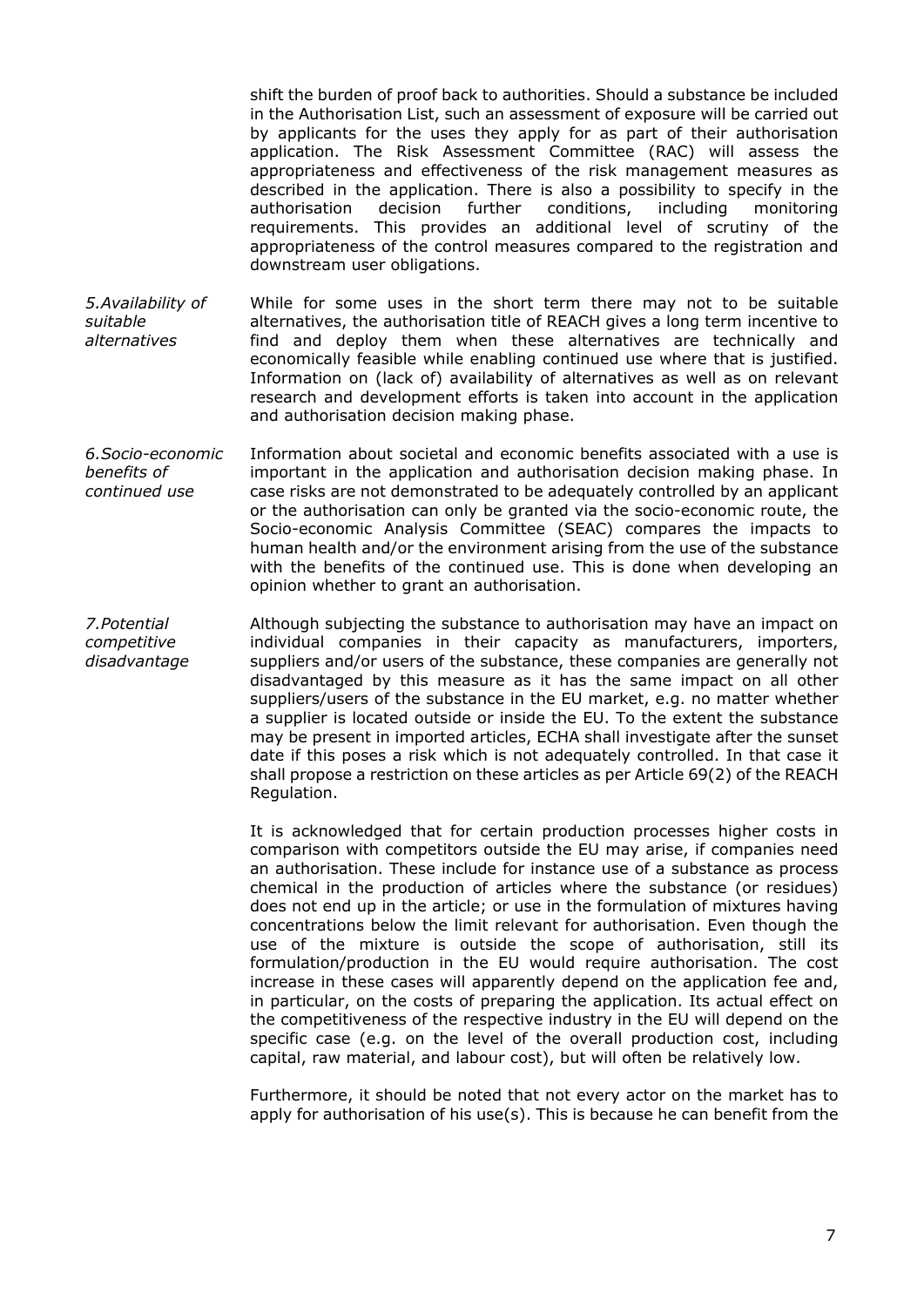authorisation granted to an actor up its supply chain<sup>12</sup>. It is further possible to submit joint applications by a group of actors.

*8.Uncertainty as to whether authorisation will be granted*

ECHA has made considerable effort to run the authorisation process in a transparent manner.

Commission, MSCAs, industry and ECHA have developed approaches and advice on how to prepare streamlined and fit-for-purpose applications.

ECHA has created a dedicated webpage "applying for authorisation" with the aim of guiding applicants in the preparation of their applications ([https://echa.europa.eu/applying-for-authorisation\)](https://echa.europa.eu/applying-for-authorisation). This includes among others guidance documents, technical manuals, Q&As, examples of assessment reports, and approaches agreed by the committees describing how applications are treated and evaluated.

The Risk Assessment Committee has been providing DNEL and doseresponse relationships for almost all substances so far. This is a practice which it intends to continue, thus saving substantial time for the applicants and increasing the predictability of the process. Moreover, the Committee for Socio-economic Analysis has published an explanatory note providing clarifications on how it evaluates economic feasibility as part of applications for authorisation. Furthermore, the Committees have jointly agreed on the principle of the recommended length of the review period, which should increase predictability. ECHA informs on its website about the length of the review periods that its Socio-economic Analysis Committee proposes to the Commission in its opinion. This is normally seven years, but a long review period of e.g. 12 years is possible, too $13$ .

Further clarifications to potential applicants is provided via Teleconference Information Sessions (TIS) with ECHA, in which future applicants for authorisation have the opportunity to ask case-specific questions regarding the regulatory and procedural aspects of the authorisation application process.

In addition, 'trialogues' are organised with applicants, Committee rapporteurs and interested parties during the opinion-making process. Seminars and workshops add to the support available for applicants.

As a result of these activities, the evaluation of applications for authorisation has become increasingly efficient and transparent.

Meanwhile, the Risk Assessment Committee (RAC) and the Socio-economic Committee (SEAC) have adopted final opinions and the Commission issued decisions for a significant number of applications received $14$ . With the conclusions of each of those evaluations communicated at ECHA's website, predictability of the authorisation process should be less of an issue.

<sup>&</sup>lt;sup>12</sup> In accordance with Art.  $62(1)(2)$  applications for authorisation may be made by the manufacturer(s), importer(s) and/or downstream users of a substance and for one or several uses. Applications may be made for the applicant's own uses and/or for uses for which he intends to place the substance on the market.

<sup>&</sup>lt;sup>13</sup> It should also be noted that an authorised use can be prolonged after the end of the review period. Authorisation holders have to submit a review report 18 months before the end the review period so that the authorised use could be prolonged.

<sup>14</sup> Up-to-date statistics on received applications at<https://echa.europa.eu/received-applications>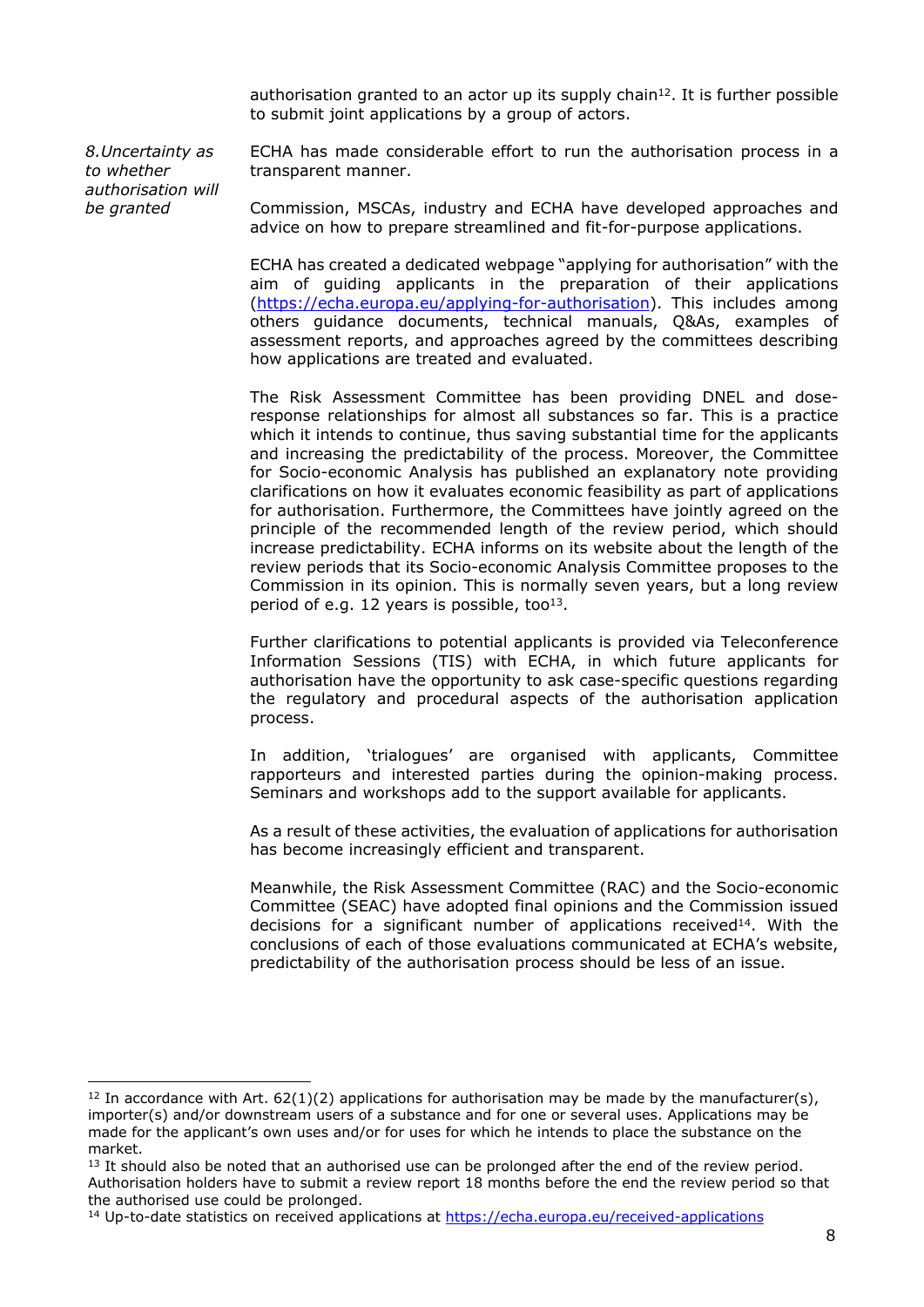# **B. Dates**

## **B.1. Process information**

### **B.1.1. General principles for setting latest application dates / sunset dates**

*1.Legal background* Article 58(3) and Recital (77) of REACH provide that the latest application and sunset dates set for the substances included in Annex XIV shall take account of ECHA's capacity to handle applications in the time provided for as well as the workability and practicality for applicants preparing their applications for authorisation. Furthermore, the legal text specifies that the latest application date must be at least 18 months before the sunset date  $(A$ rticle 58 $(1)(c)(ii)$  and the sunset date(s) for uses of a substance should where appropriate take into account the production cycles specified for those uses (Article  $58(1)(c)(i)$ ).

> The document "General approach for preparation of draft Annex XIV entries for substances to be included in Annex XIV" describes how ECHA implements the above mentioned legal requirements in practice (available at: [https://echa.europa.eu/documents/10162/17232/recom\\_gen\\_approach\\_d](https://echa.europa.eu/documents/10162/17232/recom_gen_approach_draft_axiv_entries_2020_en.pdf/) [raft\\_axiv\\_entries\\_2020\\_en.pdf/](https://echa.europa.eu/documents/10162/17232/recom_gen_approach_draft_axiv_entries_2020_en.pdf/)).

- *2.ECHA's proposal for sunset dates* On the basis of the information available in the registration dossiers and submitted during consultations on the draft recommendations, ECHA has so far not seen reasons or justification to deviate from the 18 months set out in the legal text or grounds to define criteria for such deviation(s) based on production cycles referred to in Article  $58(1)(c)(i)$ . Therefore, ECHA proposes a standard difference of 18 months between the application and sunset dates for all substances included in its draft recommendation.
- *3.ECHA's proposal for latest application dates* ECHA made its proposals for the latest application dates (LAD) on the basis of the estimation that the time needed to prepare an authorisation application of sufficient quality might in standard cases require 18 months (roughly 12 months work-time for drafting the application and an additional buffer of 6 months for getting organised and consulting required external expertise). Based on discussions and experience on received applications so far, the applicants have not generally indicated that they have had difficulties with the stipulated time periods. As over 350 opinions have already been given by RAC and SEAC, future applicants are in a better position than the first ones to prepare a fit-for-purpose application.

The work done and ongoing by the Commission, MSCAs, industry and ECHA to further develop approaches and advice on how to prepare a streamlined and fit-for-purpose application also supports the potential applicants concerned by substances in this recommendation. In this context, for example a step-by-step guide for applicants on how to apply for authorisation has been (December 2016) published on ECHA's website. Furthermore, the applications for specific cases of legacy spare parts have been simplified. It should also be noted that the requirements on communication of information down and up the supply chain (Title IV of REACH) as well as the downstream user obligations (Title V of REACH) have applied for some years. Implementation of and compliance with these requirements should as well support the organisation of the work within the supply chains related to the preparation of applications for authorisation.

Based on the above, establishing first LADs earlier than 18 months after inclusion in Annex XIV could even be considered. However, providing sufficient time to the applicants to get organised within sectors and prepare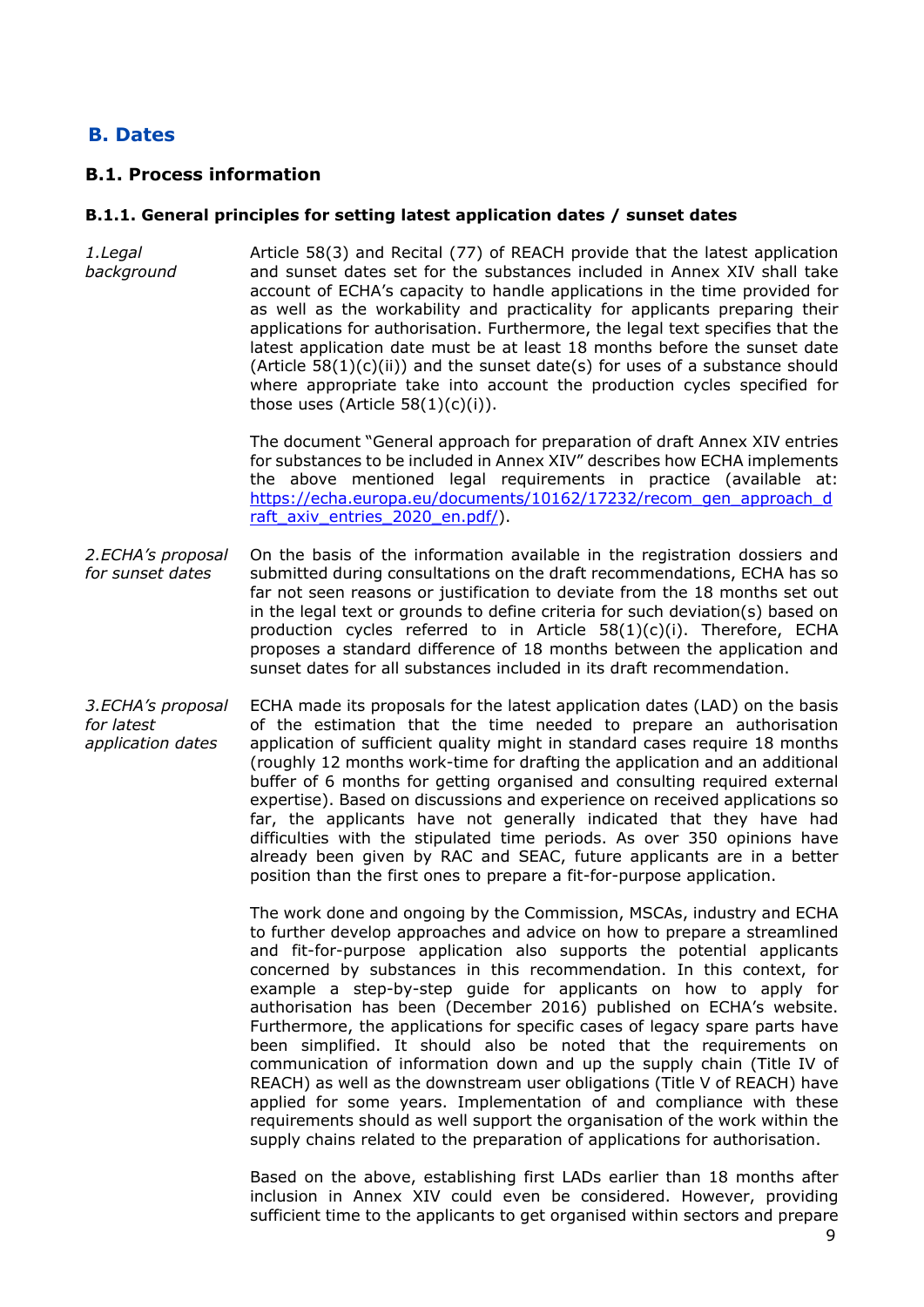an application that provides a solid basis for the decision making is important. Therefore, it does not seem to be justified to propose shorter LADs.

On the other hand, ECHA further considered if the first LAD should be set later than 18 months after inclusion in Annex XIV. The complexity of the supply chain has been considered to be one, potentially the main, factor affecting how much time is needed in addition to the drafting of the different parts of an application. Structure and complexity of the supply chain has an impact on both the time needed to gather the information and on how to best organise the application (who will apply, which uses will be covered). Indeed, for substances with complex supply chains organisation, planning, and collection of information may require longer time than for short and simple supply chains, especially when applications will be made by actors high up in a complex supply chain. They may need to collect information from many layers of actors in the supply chain and these layers may not have clear contact points and co-ordinators. A longer time might also be needed in case many downstream users decide to make one joint application as this may require extensive communication with different actors to clarify who possesses the required information, who would actually apply and how to establish the knowledge and staff resources needed.

The complexity of the supply chain could potentially be assessed based on the number of different uses and affected industry sectors, the number of layers in the supply chain, the number and type of companies concerned, and the way potential future applications will be organised<sup>15</sup>. However, ECHA has currently insufficient information to define clearly enough the factors which it should take into account for this assessment. Furthermore, ECHA is currently unable to define precisely what type of information would be used to characterise the above-mentioned factors. Therefore, it is concluded that ECHA currently does not have enough information to justify a prolongation of the first LAD, i.e. the 18 months slot.

In sum, ECHA considers that a standard LAD of 18 months for the preparation of a well-documented application for authorisation is still valid.

The anticipated workload of ECHA's Committees and Secretariat to process authorisation applications is accounted for by grouping the proposed substances in slots, normally 3, and setting the application dates with 3 months intervals in between the slots. From the applicant's point of view it is beneficial to have these dates to coincide with (the last days of) the "submission windows" for submitting the applications.

The time differences between the LADs set out in a recommendation are relatively short, typically ranging from 3 to 6 months, compared to the total time reserved for the potential applicants to prepare their applications. ECHA proposes to allocate those substances to the "later" LAD slots for which the available information indicates a relatively high number of uses and/or complex supply chain(s). Furthermore, substances with no registration requirement are allocated to the later slots. ECHA has developed a practical implementation method to support a more consistent and transparent assessment of these criteria<sup>16</sup>.

 $15$  E.g. existence of consortia and their experience, size and location; knowledge about if applications will be made mainly upstream and cover downstream uses, or if rather many downstream applications will be made. 16

[https://echa.europa.eu/documents/10162/17232/recom\\_gen\\_approach\\_draft\\_axiv\\_entries\\_impl\\_doc\\_20](https://echa.europa.eu/documents/10162/17232/recom_gen_approach_draft_axiv_entries_impl_doc_2020_en.pdf) [20\\_en.pdf](https://echa.europa.eu/documents/10162/17232/recom_gen_approach_draft_axiv_entries_impl_doc_2020_en.pdf)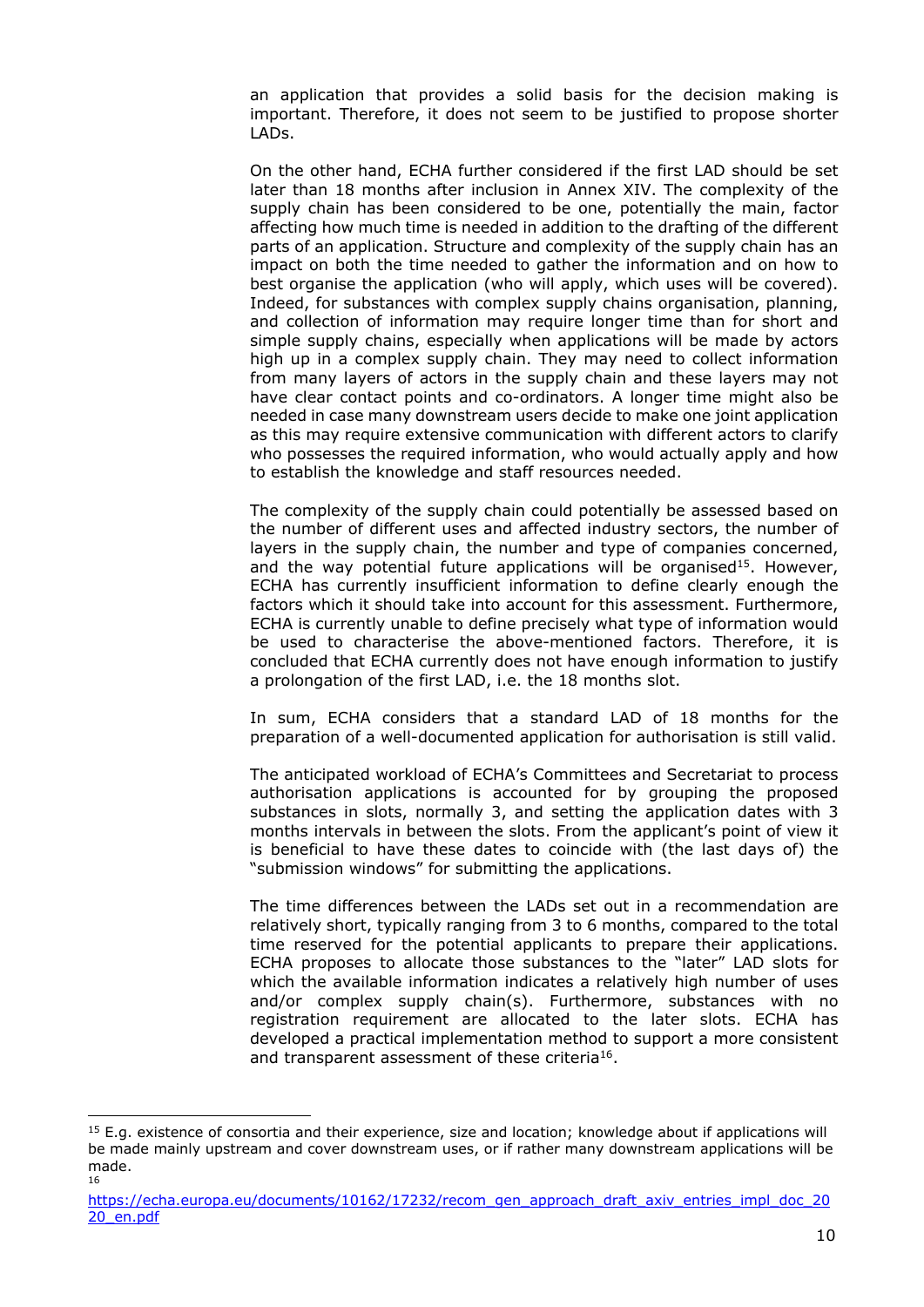### **B.1.2. Aspects not considered by ECHA when proposing latest application dates/sunset dates**

*1.Extensive time needed in the supply chain to get organised for preparing application (e.g. due to high number of users)* Based on ECHA's approach, substances with more complex supply chains and likely higher number of uses will normally be allocated to the "later" latest application date slots (i.e. 21 or more months after the inclusion in Annex XIV).

Communication, organisation and agreement between the relevant actors in the supply chains and efficient allocation of work are important aspects to get the application(s) ready in time. The standard period of 18 months considered by ECHA as the shortest application date already includes the time for getting organised and consulting external expertise.

The application for authorisation is the last step of a multi-step process where previous steps should already raise awareness about the substances under consideration for inclusion in the Authorisation List. It is also important to note that the application process is not anymore a "new" process but has been in place for some time now.

*2.Lack of alternatives, socio-economic aspects*

It is stressed that the present lack of alternatives to (some of) the uses of a substance, the time needed to transfer to alternatives (e.g. due to need for established validation, safety requirements and/or performance standards) as well as other socio-economic or practical considerations are not viable reasons for prolonging the latest application dates or sunset dates.

Should ECHA know that there would not be technically and economically feasible alternative substances or techniques, this could be taken into account. If such evidence existed, the analysis of alternatives would be a straight forward exercise, and so would also the socio-economic analysis which would imply a relatively short LAD. However, ECHA does not normally have such information when preparing the recommendation as this becomes available only at the application stage. Thus, ECHA does not intend to use this as a criterion to shorten the LADs.

Socio-economic or practical considerations are no relevant reasons for prolonging or advancing the latest application dates or sunset dates as these considerations are normally use and sector or even case specific and difficult to take into account in the recommendation phase which considers all uses of the substance. Furthermore, such information would be very difficult to get at the prioritisation stage in a systematic manner. Therefore they are considered at the next phase of the authorisation process (application for authorisation and granting phase).

Authorisation, inter alia, aims to promote the development of alternatives. Article 55 explicitly stipulates that applicants for authorisation shall analyse the availability of alternatives and consider their risks, and the technical and economic feasibility of substitution. This information will be taken into account by the Risk Assessment and Socio-Economic Analysis Committees when forming their opinions and by the Commission when taking the final decision. It may impact the decision on granting the applied for authorisation and the conditions applicable to the authorisation, such as e.g. the length of the time limited review period of the authorisation.

If a suitable alternative to a substance included in Annex XIV will be available before the foreseen sunset date, i.e. the date from which the placing on the market and the use of the substance is prohibited unless an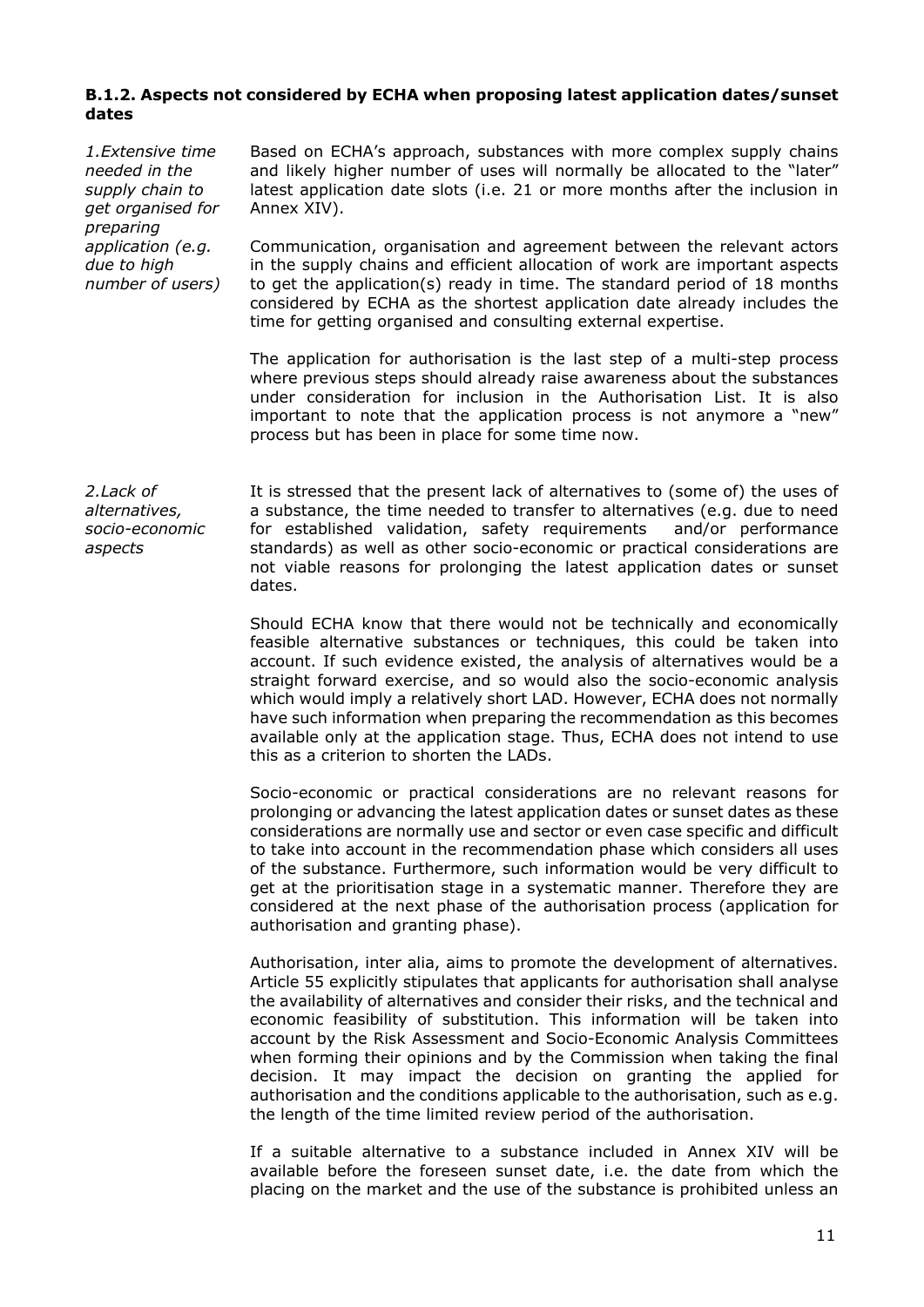authorisation is granted (Art. 58 (c) (i) of REACH), no application for authorisation of the current use of the substance would be required.

### **B.1.3. Review periods**

*1.Upfront review periods* Setting 'upfront' review periods for any uses would require that ECHA had access to adequate information on different aspects relevant for a decision on the review period. So far such information was not available to ECHA at the recommendation step. Therefore, ECHA has not proposed any upfront specific review periods in its draft recommendations for inclusion in the Authorisation List. It is to be stressed that all authorisation decisions will include specific review periods which will be based on concrete case-specific information provided in the applications for authorisation. ECHA has published guidance on the type of information in an application for authorisation which may impact the review period when granting an authorisation<sup>17</sup>.

<sup>17</sup> SEAC's approach for establishing the length of the review period ([https://echa.europa.eu/documents/10162/17091/seac\\_rac\\_review\\_period\\_authorisation\\_en.pdf](https://echa.europa.eu/documents/10162/17091/seac_rac_review_period_authorisation_en.pdf)) and RAC's and SEAC's guidance paper on opinion trees for non-threshold substances ([https://echa.europa.eu/documents/10162/17229/opinion\\_trees\\_non\\_treshold\\_subs\\_en.pdf\)](https://echa.europa.eu/documents/10162/17229/opinion_trees_non_treshold_subs_en.pdf)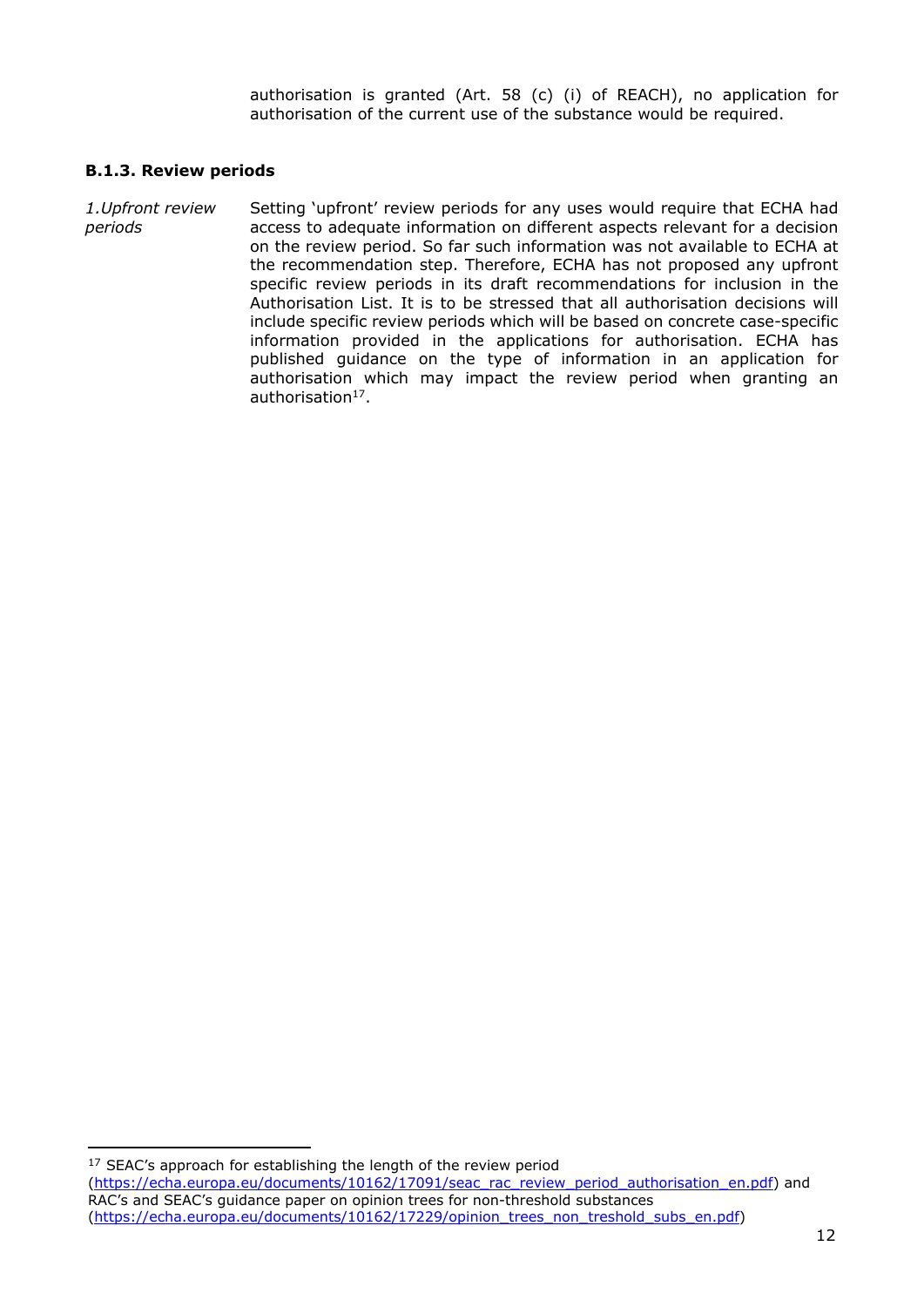# **C. Exemptions**

# **C.1. Process information**

### **C.1.1. General principles for exemptions under Art. 58(2)**

Uses (or categories of uses) can be exempted from the authorisation requirement on the basis of Article 58(2) of REACH. Furthermore certain uses fall under the generic exemptions from authorisation $18$ .

<span id="page-12-1"></span>According to Article 58(2) of REACH it is possible to exempt from the authorisation requirement uses or categories of uses '*provided that, on the basis of the existing specific Community legislation imposing minimum requirements relating to the protection of human health or the environment for the use of the substance, the risk is properly controlled*'.

 The decision to grant an exemption from the authorisation requirement under Article 58(2) is taken by the Commission, taking into consideration ECHA's recommendation. The Commission enjoys discretion in deciding whether or not to provide exemptions from authorisations pursuant to Article 58(2) of REACH within the limits of EU law, including the proportionality principle.

ECHA further recalls that it is apparent from the terms of Article 58(2) that:

- (a) The obtaining of an exemption is a possibility and not an entitlement;
- (b) The discretion afforded to the Commission only ever arises where there is specific minimum EU legislation in place imposing minimum requirements relating to the protection of human health and/or the environment for the use of the substance ensuring the risk is properly controlled; it should be noted that in the absence of existing specific EU legislation in force, the Commission cannot grant an exemption on the basis of Article 58(2) of REACH in respect of the substance listed in Annex XIV of REACH; thus national legislation or non-binding EU acts addressing such use is not a sufficient ground for the Commission to grant such an exemption<sup>[19](#page-12-0)</sup>;
- (c) Risk assessment and the question as to whether individual operators are able to control risks associated with the use of a substance of very high concern are not included among the criteria that may constitute a basis for the granting of exemptions of a use. In the absence of specific Union legislation the Commission has no discretion to grant an exemption under Article 58(2) of REACH regardless of the outcome of risk assessment.

In preparing its recommendation ECHA will consider the following elements in deciding whether to recommend an exemption of a use of a substance<sup>19</sup> (also described in the General approach for preparation of draft Annex XIV entries for substances to be included in Annex XIV<sup>20</sup>):

- <span id="page-12-0"></span> There is existing EU legislation (i.e., rules of law adopted by a European Union entity intended to produce binding effects) addressing the specific use (or categories of use) that is proposed to be exempted. Special attention has to be paid to the definition of use in the legislation in question compared to the REACH definition of use set out in Article 3(24) of REACH. Furthermore, the reasons for and effect of any exemptions from the requirements set out in the legislation have to be assessed;
- The existing EU legislation properly controls the risks to human health and/or the environment from the use of the substance arising from the intrinsic properties of

<sup>18</sup> [https://echa.europa.eu/documents/10162/17232/generic\\_exempt\\_auth\\_2020\\_en.pdf](https://echa.europa.eu/documents/10162/17232/generic_exempt_auth_2020_en.pdf)

<sup>19</sup> For further information, see the judgment of the General Court in Case T-360/13: *Verein zur Wahrung von Einsatz und Nutzung von Chromtrioxid und anderen Chrom-VI-verbindungen in der Oberflächentechnik eV (VECCO) and Others vs European Commission*.

<sup>20</sup> Available at:

[https://echa.europa.eu/documents/10162/17232/recom\\_gen\\_approach\\_draft\\_axiv\\_entries\\_2020\\_en.pdf/](https://echa.europa.eu/documents/10162/17232/recom_gen_approach_draft_axiv_entries_2020_en.pdf/)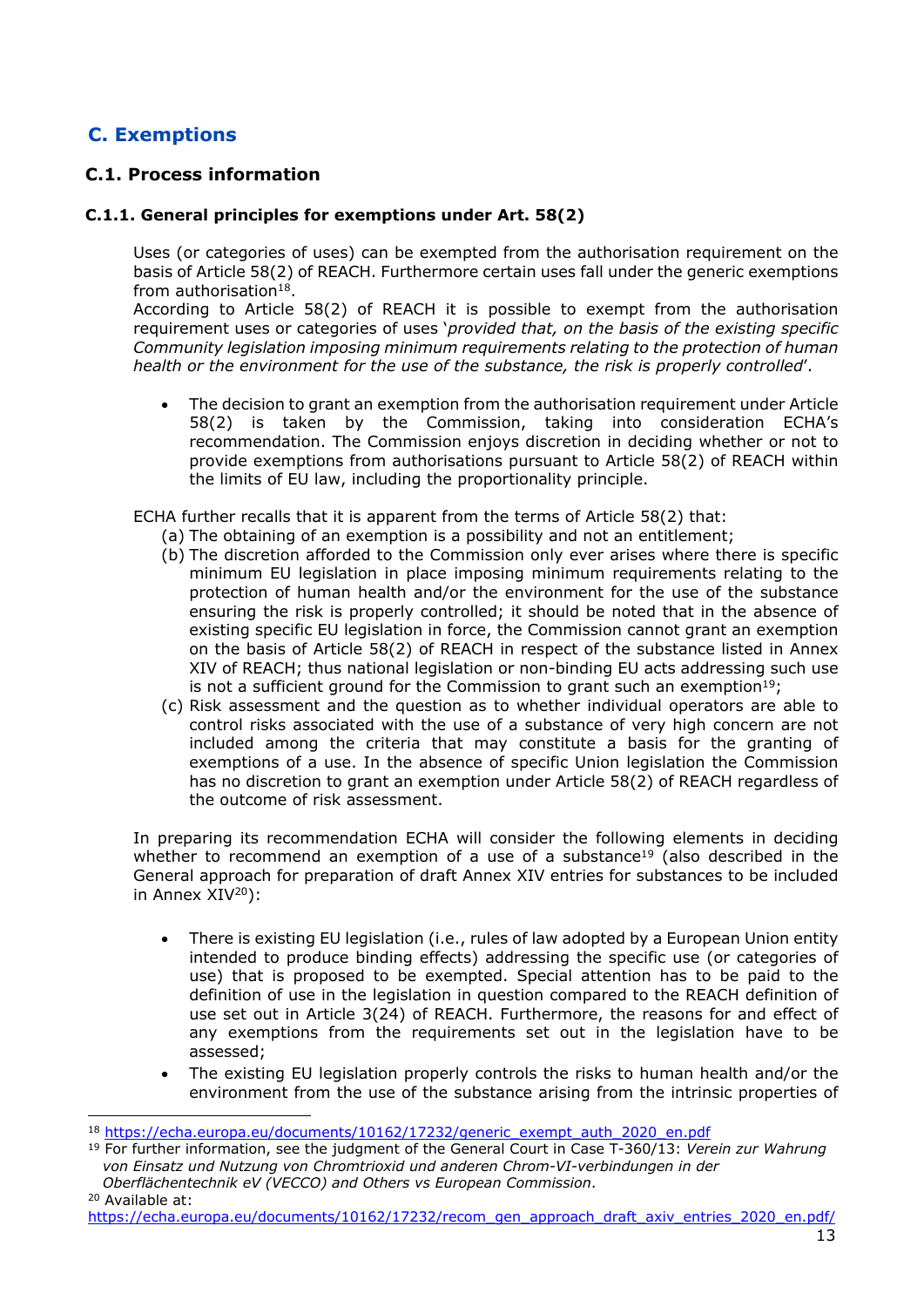the substance that are specified in Annex XIV; generally, the legislation in question should specifically refer to the substance to be included in Annex XIV either by naming the substance or by referring to a group of substances that is clearly distinct from other substances. A mere reference to carcinogenic, mutagenic or reprotoxic substances is too general and requires case-by-case assessment;

 The existing EU legislation imposes minimum requirements which properly control the risks of the use. The piece of legislation (i) has to define the minimum standard to be adopted in the interest of public health or the environment and (ii) allows EU Member States to impose more stringent requirements than the specific minimum requirements set out in the EU legislation in question. Legislation setting only a general framework of requirements or the aim of imposing measures (e.g. EU legislation which provides Member States the possibility to impose less stringent requirements than that suggested by the EU legislation in question) or not clearly specifying the actual type and effectiveness of measures to be implemented is not regarded as sufficient to meet the requirements under Article 58(2) of REACH. Furthermore, it can be implied from the REACH Regulation that attention should be paid as to whether and how the risks related to the life-cycle stages resulting from the uses in question (i.e. service-life of articles and waste stage(s), as relevant) are covered by the legislation.

On the basis of the elements above:

(i) Only existing EU legislation is relevant in the context to be assessed (not national legislation).

(ii) Minimum requirements for controlling risks to human health and/or the environment need to be imposed in a way that they cover the life cycle stages that are exerting the risks resulting from the uses in question.

(iii) There need to be binding and enforceable minimum requirements in place for the substance(s) used.

### **C.1.2. Generic exemptions**

A list of uses exempted from the authorisation requirement according to the REACH Regulation **can** can be found at [https://echa.europa.eu/documents/10162/17232/generic\\_exempt\\_auth\\_2020\\_en.pdf.](https://echa.europa.eu/documents/10162/17232/generic_exempt_auth_2020_en.pdf) The scope of some of these generic exemptions is further clarified in ECHA's Q&A found at <https://www.echa.europa.eu/web/guest/support/qas-support/qas> (Section c) on Authorisation). It should be noted that if a use falls under the generic exemptions from authorisation, there is no need to propose an additional specific exemption.

It is the responsibility of companies to assess whether any of their uses complies with the requirements relevant for each of the exempted uses. Further information on such requirements can be found in the legislation listed at the above link, as well as in Article 3(23) REACH regarding scientific research and development, and in the ECHA Guidance on intermediates

([https://echa.europa.eu/documents/10162/2324906/intermediates\\_en.pdf\)](https://echa.europa.eu/documents/10162/2324906/intermediates_en.pdf).

## **C.1.3. Aspects not justifying an exemption from authorisation**

There are several generic exemptions from the authorisation requirement<sup>[18](#page-12-1)</sup>. Furthermore, uses can be exempted from the authorisation requirement on the basis of Art 58(2) which depends on the provisions of existing EU legislation (See section C.1.1. General principles for exemptions under Art. 58(2)).

While information such as a low level of risk or low tonnage associated to a use, voluntary measures implemented by industry, availability and suitability of alternatives, socioeconomic benefits associated with continuing a use, is important, it cannot be used as basis for an Art. 58(2) exemption. Information regarding these topics needs to be provided as part of the application for authorisation in case the substance is included in